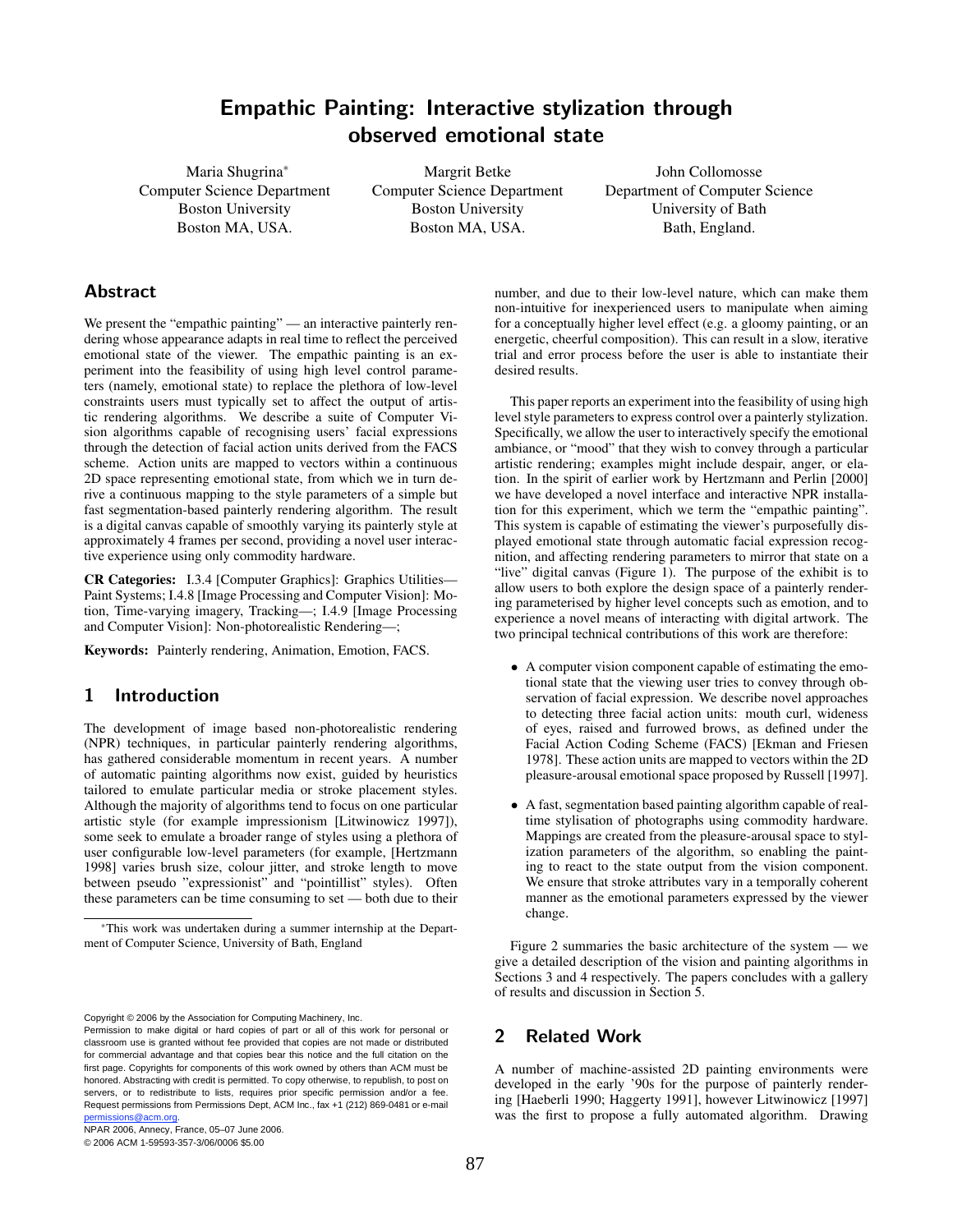upon Haeberli's [1990] earlier semi-automatic paint systems, Litwinowicz produced convincing *impressionist style* paintings by aligning small rectangular strokes tangential to Sobel edge gradients in the image, and stochastically perturbing their colour. A multi-scale approach to painting using curved  $\beta$ -spline strokes was later proposed in [Hertzmann 1998]. Spline control points were obtained by hopping between pixels in directions tangential to Sobel edges. The process operated at several discrete spatial scales, concentrating stroke detail in high frequency areas of the image. An iterative adaptation of this algorithm that produced more accurate paintings via active contour relaxation was presented in [Hertzmann 2001]. Other early painterly rendering algorithms such as [Treavett and Chen 1997] and [Shiraishi and Yamaguchi 2000] also made use of local image processing operators to guide stroke placement, specifically pixel variance within a window. Our approach is most closely aligned with more recent work that harnesses mid-level computer vision techniques to model scene content, with the aim of refining aesthetics. Segmentation of the image into homogeneous greyscale regions was first proposed by [Gooch et al. 2002]; strokes were painted along medial axes of each segmented region leading to a significant reduction in the number of brush strokes whilst still preserving fine detail. Segmentation was also used by [DeCarlo and Santella 2002; Santella and DeCarlo 2004] to produce painterly abstractions in which a human gaze tracker was used to correlate level of detail in the painting with perceptually salient detail in the source image. An automatic system for salience adaptive painting, driven by machine learning rather than run-time interaction, was recently presented in [Collomosse and Hall 2005].

The majority of painterly rendering algorithms focus upon a particular media type or artistic style — predominantly through a procedural approach, but in some cases by learning from example [Hertzmann et al. 2001]. Instead, our work is aligned with algorithms encompassing a range of visual styles selectable via user parameterisation. For example, Hertzmann claims expressionism, pointillism, impressionism and "abstract" styles through the variation of low level parameters such as stroke length. Similarly low-level parameters may be used to tune the visual style of paintings in [Hays and Essa 2004]. We form a mapping onto such parameters using a high level emotional parameterisation derived from a facial tracking system. Facial tracking has been used previously to drive NPR animation by piecewise retargetting of tracked motion to move components of NPR facial avatars [Buck et al. 2000; Li et al. 2001]. However our work focusses on the derivation of emotional context from the state of a facial tracker, and the reflection of that context in the style of a painterly visualisation. As such our work is aligned with recent studies exploring the affective qualities of NPR [Duke et al. 2003; Halper et al. 2003].

Our work also draws parallels with recent literature addressing painterly animation; we too are concerned with the smooth animation of paintings as style parameters vary over time. A central problem to any painterly animation is that of suppressing stroke flicker, caused by process non-determinism (either due to image noise or pseudo-random elements of the algorithm). This is typically addressed by maintaining as much visual state as possible between frames, and preventing sharp changes in that state over time. Although little attention has been devoted to the problem of realtime painterly animation for interaction, notably Hertzmann [2000] adapted his earlier static rendering technique [1998] to "paint over" regions containing significant motion — so preserving strokes from previous frames to mitigate against flicker. Optical flow has also been used to translate strokes between frames whilst preserving visual attributes such as orientation and colour [Litwinowicz 1997; Kovacs and Sziranyi 2002]. Recently spatio-temporal constraints



Figure 1: A user interacts with the painting in a live installation with a camera mounted on top of the monitor; the rendering's visual style adapts in real time to reflect the perceived emotional state of the user.



Figure 2: Architecture of the empathic painting system. User emotional state is estimated by detecting and combining visual cues derived from the Facial Action Coding Scheme (FACS). The state estimate is then passed to the painterly rendering algorithm for visualisation.

have been enforced through video to smooth the trajectories of strokes [Hays and Essa 2004; Wang et al. 2004; Collomosse et al. 2005]. However, the large temporal windows required by these techniques make them unsuitable for real-time processing.

## 3 Estimation of Emotional State

In this section we first describe the mapping from visual cues to emotional state and then explain the process by which those cues are detected in a monocular view of the user's face.

Several approaches exist for deriving emotional context from facial expressions. Componential approaches associate emotional interpretations with distinct units of facial expression, such as those defined by the Facial Action Coding System (FACS) [Ekman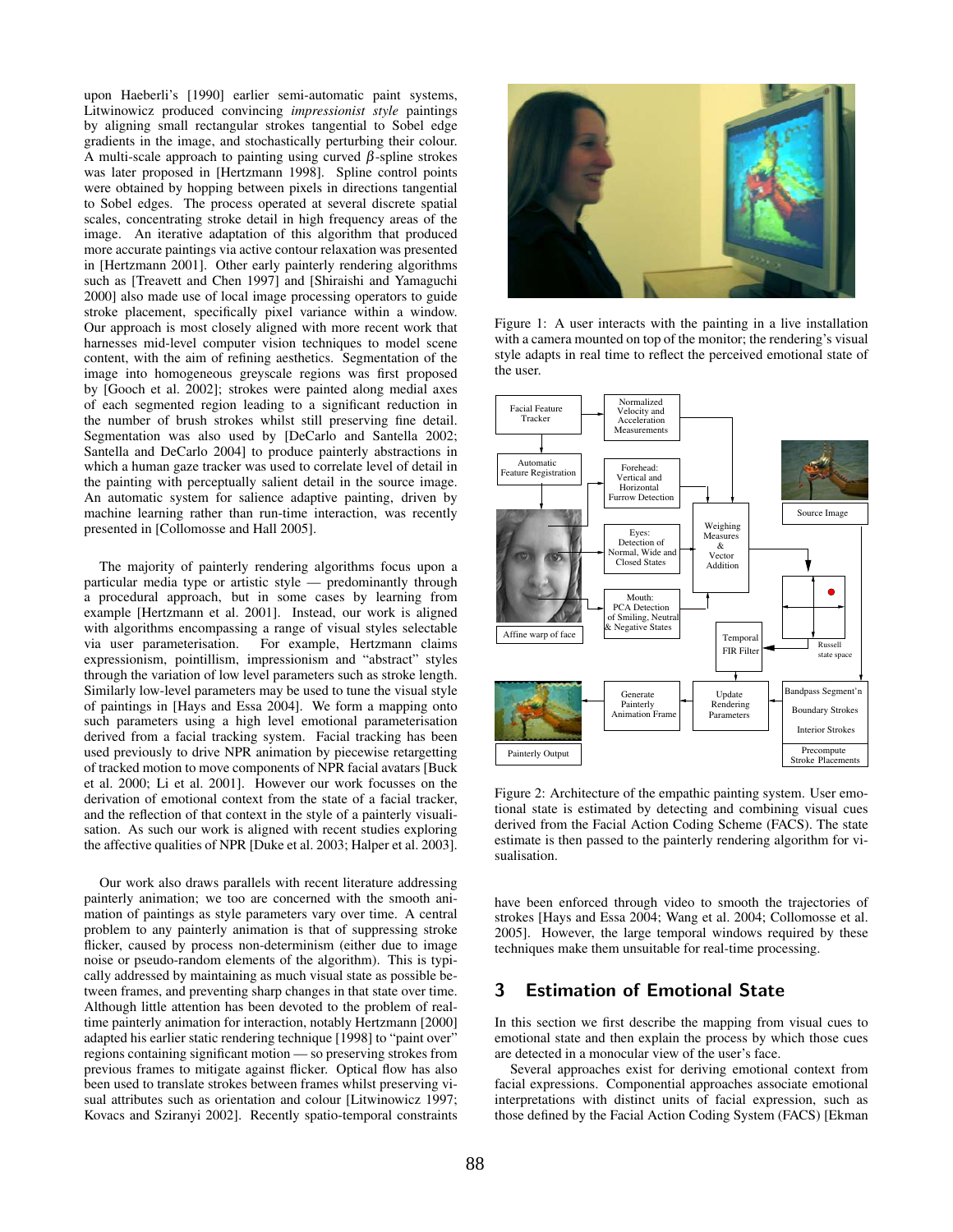and Friesen 1978]. Expressions are then typically classified by their proximity to one of a set of prototypical emotions in an emotional space (usually accommodating joy, anger, sadness, surprise, fear and disgust [Black and Yacoob 1997]). To facilitate smooth animation of rendering style we do not wish to categorise expressions, but instead require a continuous mapping from observations to the emotional space. To this end, we have adapted an approach discussed in [Russel and Fernández-Dols 1997] for our empathic painting application, under which observations of facial action units (AUs) are mapped to vectors in Russell's 2D pleasure-arousal emotional space, adapted from Plutchik's activation-evaluation "emotional wheel" [Plutchik 1980]) — see Figure 3. Notwithstanding our real-time performance restrictions, the task of accurately recovering all 46 of the FACS action units is a significant challenge to contemporary vision techniques. Rather than adopt an invasive marker-based system which might deter incidental interactions with our system, we have adapted three significant visual cues used by FACS: forehead furrows (to measure raised or lowered brows), curvature of the mouth and eye openness. Variation in these cues is manifested in seven individual facial action units detectable by our system. Emotional expression, however, is not accomplished solely through facial deformations, and so we have included an additional eighth "agitation" action unit that relies on motion data derived from the elementary tracker embedded in our system.

Individual video frames are submitted to the vision component for classification at successive instants written as time *t*. Facial features are first located and subjected to affine registration (Section 3.1). The presence of our eight action units is then measured by a bank of four independent classifiers (each dealing with a distinct visual cue) described in Sections 3.2-3.5 respectively. Mid-level feature analysis within each classifier allows us to infer the likelihood of a particular action unit being present at the current instant, which is used to produce a signed scalar weighting  $w_i(t)$  on corresponding vectors  $y_i$  associated with each action unit. In order to cover the entire emotional range, we have adapted the pleasure and arousal values suggested by Snodgrass [1997] to the vectors  $v_i$  used in our system (the mappings between action units and  $v_i$  are tabulated in Figure 3). A simple weighted summation of these vectors (center of Figure 2) yields a 2D point  $\mathcal{D}(t)$ :

$$
\underline{\mathscr{P}}(t) = \sum_{i=1}^{8} w_i(t) \underline{v}_i \tag{1}
$$

in Russell's emotional space that is passed to the painterly rendering component (bottom of Figure 2 and Section 4).

#### 3.1 Feature Tracking and Registration

Our system incorporates a fully automated eye and mouth tracker that compensates for affine variation of the face with respect to the camera plane. The dominant facial region within the frame is first detected using a standard Haar wavelet based approach [Viola and Jones 2001]. Three points corresponding to the centroids of the eye and mouth regions are computed and used to recover an affine transform that warps the face to a normalised reference frame for subsequent analysis by the facial action unit classifiers.

The eyes and mouth regions are tracked using deformable template matching with the normalized correlation coefficient [Chau and Betke 2005]. The initial few frames of video are used to bootstrap the tracker, during which the subject is assumed to be facing the camera with neutral expression and open eyes. Pre-defined templates combined with anthropometric properties of the average face are used to estimate the location of the subject's eyes and mouth.



| Our Action Units (Ekman's AUs) | vector            | Pleasure | Arousal |
|--------------------------------|-------------------|----------|---------|
| Brow Fully Raised (1+2)        | $\underline{v}_1$ | 0.0      | 0.7     |
| Inner Brow Raised (1)          | $\mathcal{V}_2$   | $-0.5$   | $-0.7$  |
| Brow Furrowed (4)              | $\mathcal{V}_3$   | $-0.5$   | 0.7     |
| Negative Mouth (various)       | $v_4$             | $-1.0$   | 0.0     |
| Positive Mouth / Smile (12+25) | $\frac{v}{5}$     | 1.0      | 0.0     |
| Wide Eyes $(5)$                | $\frac{V}{6}$     | 0.0      | 0.4     |
| Closed Eyes $(41, 43, 45)$     | $\underline{v}_7$ | 0.0      | $-1.0$  |
| Agitation (N/A)                | $\frac{v_8}{v_8}$ | 0.0      | 0.5     |

Figure 3: Above: Russell's 2D pleasure-arousal space used to express emotional state in our system. Below: Our facial action units (AUs) adapted from the FACS scheme (Ekman's original AU noted in parentheses) and their vector mappings in Russell's 2D space.

These locations are refined via thresholding, and subject-specific templates are then cut for use by the tracker throughout the remainder of the session. To improve tracking accuracy, templates are scaled and rotated according to the moments of the facial region identified within each frame. We also use a Kalman filter to estimate the second order motion parameters of each tracked feature. This enables us to both restrict template search around a predicted feature location, so reducing the high costs of template-matching and improve robustness to occlusions.

#### 3.2 Mouth Shape Analysis

The first of our classifiers considers the detection of mouth curl using a data-driven approach based on principal component analysis (PCA). Principal component analysis has been applied extensively to the problem of face and expression recognition (for example [Pentland et al. 1994]), and although such approaches require an *a priori* supervised training step, their run-time efficiency is appealing for our application. Our classifier accepts a mouth image isolated by the tracker at time *t*, and returns a signed value on the normalised continuum spanning the two extremes of upward and downward mouth curl. Our basic technique is to model the statistical distribution of each of three training image classes, each class representing a discrete value on this continuum (specifically downward, neutral and upward curl). These distributions are built offline using a representative sample of users and under varying lighting conditions (we used around 800 frames in our experiments). Given a novel image at run time we are able to infer the likelihood of membership to each distribution, and so the state of the mouth.

We represent each mouth image as a vector of concatenated pixel grey-values which we write  $\underline{x} \in \mathbb{R}^n$  where *n* is the number of of pixels. Training images  $x_i$  are analysed using PCA and projected via their major eigenvectors into a lower dimensional space containing 97% of training set variation. We have observed the point distributions of training classes to be poorly approximated by simple linear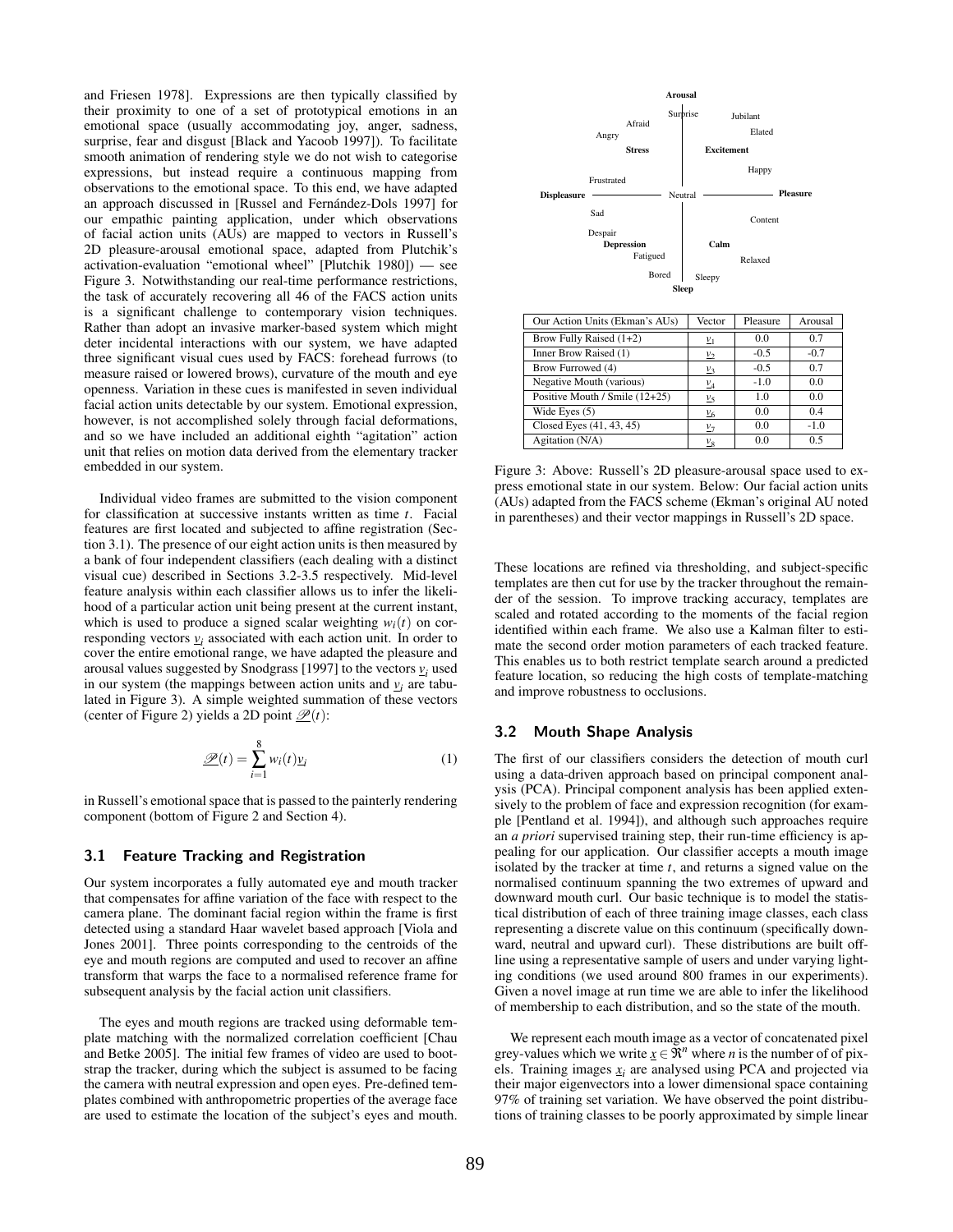

Figure 4: Mouth curl distributions. A visualization of the upward curl (red), neutral (magenta) and downward curl (green) training image sets, projected onto the first three principal components of the distribution. Gaussian mixture models were used to model each class.

models, and so cluster each of the three classes in piecewise fashion using Gaussian Mixture Models (see Figure 4). Labelling classes  $c \in \{1,2,3\}$ , this results in three models  $\mathcal{M}_c$ , each comprising a set of eigenmodels  $\{\underline{\mu}_{c,i}, \underline{U}_{c,i}, \underline{V}_{c,i}\}$  where  $\underline{\mu}_{c,i}$  is a mean,  $\underline{U}_{c,i}$  a set of eigenvectors, and  $\underline{V}_{c,i}$  their corresponding eigenvalues. Given a mouth image  $x_t$  at run time we may determine the Mahalanobis distance to model  $\mathcal{M}_c$  (that is, the inverse likelihood of  $\mathbf{x}_t$  being a member of class *c*) using:

$$
l(c, \underline{x}_t) = min_i \left[ (\underline{\mu}_{c,i} - \underline{x}_t)^T \underline{U}_{c,i} \underline{V}_{c,i}^{-1} \underline{U}_{c,i}^T (\underline{\mu}_{c,i} - \underline{x}_t) \right]
$$
(2)

By computing simple linear combinations of class memberships we obtain the parameters  $w_4(t)$  and  $w_5(t)$  used to weigh the positive  $v_4$ and negative  $v_5$  mouth vectors in the emotional state space.

#### 3.3 Brow Analysis

Raised or lowered brows feature in many of the FACS action units, and are detected in our system by measuring the presence of furrows in the forehead region (located above the eyes using simple anthropometric properties of the face). Specifically we aim to measure fully raised brows (derived from FACS AUs 1 and 2,  $v_1$ ), furrowed brows (FACS AU 1,  $v_2$ ), raised inner brows (FACS AU 4, <u>v</u><sub>3</sub>).

The forehead is often susceptible to specularities which can adversely affect classification based on a data-driven approaches such as PCA used in Section 3.2. We have instead adopted a featurebased approach in which line segments are detected using a lowresolution Hough transform operating over the Canny edge detected forehead region. Vertical wrinkles often indicate furrowed brows while horizontal wrinkles indicate raised brows [Tian et al. 2001]. In addition, a raised inner brow can also result in wrinkles of arbitrary orientation. Pixels detected within line segments are therefore grouped into three sets according to line orientation: approximately vertical lines (set *V*), horizontal lines (*H*) and "neither" (*N*). This yields the following respective weights:

$$
w_1 = \min\left(0, \omega\left(\frac{\|H\|}{T} - \frac{\|V\|}{T}\right)\right)
$$

$$
w_2 = \min\left(0, \omega\left(\frac{\|V\|}{T} - \frac{\|H\|}{T}\right)\right)
$$

$$
w_3 = \min\left(0, \omega \left(1 - |(\frac{\|H\|}{T} - \frac{\|V\|}{T})|\right)\right) \tag{3}
$$

on our action unit vectors  $v_{1..3}$ , where  $\|\cdot\|$  indicates set cardinality,  $T = ||H \cup V \cup N||$ , and  $\omega$  is a weighting factor introduced to prevent misclassification of wrinkles that have become permanent with age (computed as a ratio of edge pixels detected in the current frame, to those detected in the "neutral face" used to bootstrap the tracker).

#### 3.4 Eye State Analysis

The degree to which the user's eye is open is a powerful cue to alertness (arousal). We aim to measure a range that spans the closed, normal and wide-open states of the eye. Much work has been done in blink detection, and we extend the approach of [Chau and Betke 2005] in the analysis of open and closed eye states to accommodate wide eyes as well. The correlation score used during tracking of the eye region generally adheres to the inequality  $1 \geq C_{normal} > C_{wide} \geq 0$ , where *C* subscript indicates the correlation score of a typical eye state. However this is insufficient to accurately differentiate between eye states. We refine accuracy by combining this measure with a further normalised "iris correlation measure", computed only within the iris region of the eyes, located using the Hough Transform. We write the iris and eye region correlation measures as  $z(t)$  and  $c(t)$  respectively, computed between the tracker templates and the current frame at time *t*. We observed the behaviour of *c*(.) and *z*(.) over each of our three discrete eye states and modelled their likelihoods by six Gaussian probability distributions  $P_i(c(.))$  and  $Q_i(z(.))$  respectively (where  $i \in \{closed, normal, wide\}$ ). The likelihood of the eye being in discrete state *i* at time *t* is then the product:

$$
p_i(t) = P_i(c(t))Q_i(z(t))
$$
\n(4)

where  $p_{closed}(t)$  and  $p_{wide}(t)$  correspond to the facial action unit weights  $w_6(t)$  and  $w_7(t)$  used in Equation 1. Note that in order to minimise computational overhead we calculate the pixel difference within eye regions in consecutive frames to determine if eye state has changed significantly. If the inter-frame difference is less than a sensitivity threshold then we simply return  $p_i(t)=p_i(t-1)$ .

#### 3.5 Agitation

Observations of human interaction suggest that indicators of a person's arousal state include not only speed (how quickly the face moves), but also acceleration magnitude (how frequently the velocity of the face changes, for example head-shaking). We base a simple agitation classifier on these observations. Using the Kalman filter state computed by the tracker (Section 3.1) we obtain values for the speed and acceleration of the midpoint *m* between the eyes. These measures are normalised with respect to scale of the face, yielding  $|\vec{m}|$  and  $|\vec{m}|$  respectively. The weight of agitation vector  $v_8$ is then computed by:

$$
w_8 = \frac{|\bar{\dot{m}}|}{2} + 2(|\bar{\dot{m}}| - \varepsilon)
$$
\n(5)

which introduces a bias towards rapidly changing motion, and allows very low acceleration to result in a slightly negative arousal value (we have found  $\epsilon = 0.15$  to be a suitable value through experimentation).

## 4 Image Stylization

We now describe the fast multi-resolution algorithm used to generate frames of painterly animation from a source photograph. In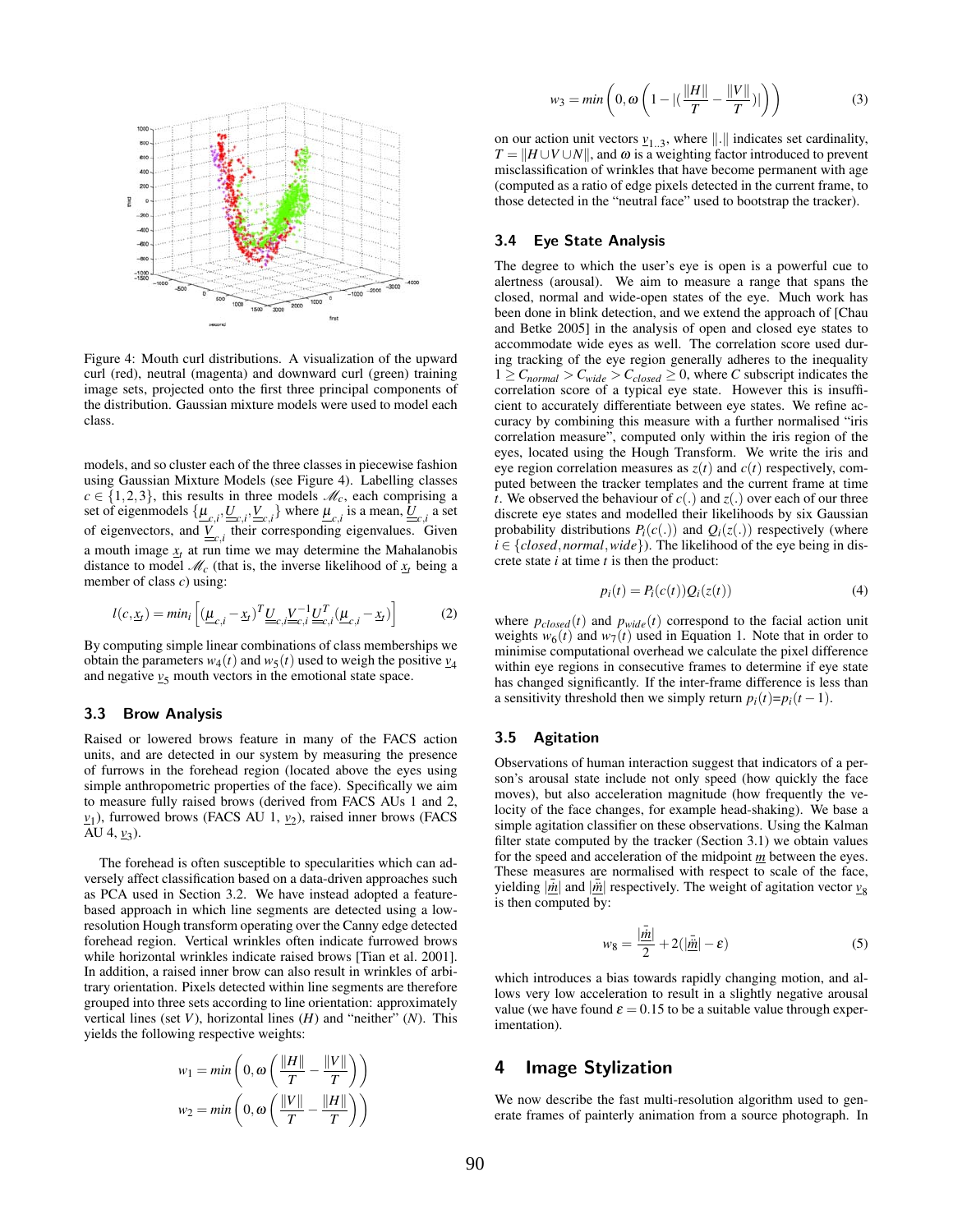

Figure 5: Sample output generated by our painterly rendering algorithm (Section 4), original photographs inset. Rendering parameters were:  $p_1 = 0.3, p_2 = (-0.3, 0.0), p_3 = 0.31, p_4 = 0.0, p_5 = 0.5$  (left image), and  $p_1 = 0.0, p_2 = (0, 0), p_3 = 0.0, p_4 = 0.0, p_5 = 0.0$  (right image).

contrast to the majority of painterly rendering algorithms we operate using multi-scale segmentation only, eschewing image gradient measures for region shape properties to guide stroke placement. Most image based painterly algorithms aim to conserve detail by aligning strokes tangential to edges detected in the image using intensity gradient direction (e.g. [Litwinowicz 1997; Hertzmann 1998; Collomosse and Hall 2005]) or statistical moments [Treavett and Chen 1997; Shiraishi and Yamaguchi 2000]. However, such measures often become noisy in relatively flat (non-edge) areas resulting in chaotic orientation of strokes where there is no predominant direction of intensity gradient or variance. This can result in poor aesthetics in object interiors. Some approaches have used expensive interpolation techniques, e.g. thin-plate splines [Litwinowicz 1997] and radial-basis functions [Hays and Essa 2004], to create smooth direction fields between sparse, irregular samples of strong edge direction. Here we borrow from our previous work in painterly video stylisation [Collomosse and Hall 2005] — performing mid-level image analysis through segmentation and consistent alignment of strokes within segmented regions. Regions are rendered by laying down "interior" strokes of similar orientation and "boundary" strokes placed around the region's perimeter (including any holes that may exist within the region interior). A similar approach to stroke placement was recently applied to the generation of paintings from object-space by [Kolliopoulos 2005], although this work focused primarily upon deriving a temporally coherent geometry segmentation of scenes.

#### 4.1 Stroke placement

We begin by creating a colour band-pass pyramid segmentation of the source image using the EDISON algorithm [Christoudias et al. 2002] (after [DeCarlo and Santella 2002]). Successively coarser layers of the pyramid are sub-sampled without low-pass filtering to preserve corners and discontinuities in the boundaries of large regions. Pyramid layers are then rendered in coarse to fine order. For each layer, we first render the "interior" strokes of all regions, then the "boundary" strokes of all regions. Brush strokes are formed using Catmull-Rom piecewise cubic splines, the control points of which are computed from the binary image of each region. We now describe the stroke placement process for rendering one such region.

#### 4.1.1 Interior Strokes

The interior of a segmented region is first filled using a modified boundary-fill algorithm that paints strokes tangential to the region's principal axis. We compute the eigenvectors of pixel coordinates inside the region, and temporarily warp the region so that its principal eigenvector is parallel to the horizontal. Scan-lines are then traversed, and strokes are started and terminated as region boundaries are encountered; the vertical interval between scan-lines during processing is proportional to stroke thickness. Stroke control points are distributed uniformly over the stroke's length, and jittered via small translations to disguise the regularity of the stroke placement process (see Figure 6). Stroke colour is computed using the mean colour of the original image, sampled at pixels corresponding to the stroke's control points. Stroke thickness is set on a per region basis, in proportion to area. In the case of very large regions, thickness is capped and strokes are painted horizontally (after [Kolliopoulos 2005]) to preserve natural appearance.

#### 4.1.2 Boundary Strokes

The boundary of the segmented region is encoded as a run-length compressed Freeman (chain) code, and stroke control points generated by vectorizing this code sequence. Points on the chain code are visited one at a time and added to an initially empty "working set". Upon each point's addition, we sum the distance between all points in the working set to a line drawn between the first and last points in that set. If the distance is above a threshold (or no further points remain in the chain code), we output the most recently added point as a stroke control point. The working set is then emptied. Figure 6 illustrates the control points (magenta) generated from a chain code (cyan). A brush stroke is terminated, and a new stroke started, when the angle between adjacent control points rises above a preset threshold (we use  $50^{\circ}$ ). A stroke may also be terminated if the colour of a new control point differs from the mean colour of those already present to the stroke by more than a preset threshold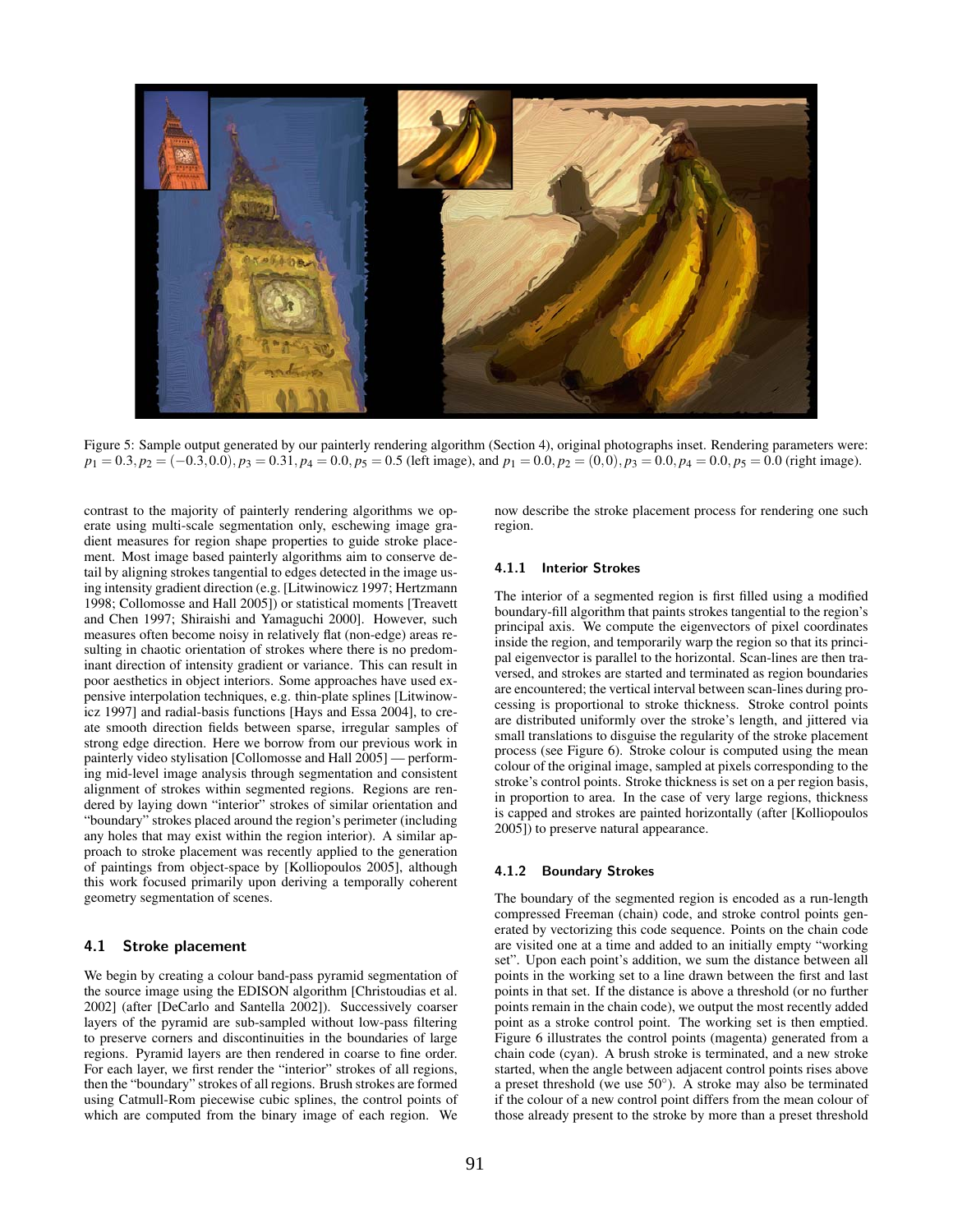

Figure 6: False colour illustration of interior and boundary stroke placement within the brown region of the *DRAGON* image (see Figure 7, bottom). Chain code entries indicated in cyan, and stroke control points deduced from these in magenta. Stroke medial axes indicated in white.

(we use 0.3 in a normalised CIELAB\* space). Stroke thickness and colour are set as with the interior stroke placement process.

#### 4.2 Rendering Parameters

Although it can be difficult to separate the subject of the painting from the emotional atmosphere it expresses, several psychological studies suggest strong correlations between certain types of strokes or colour combinations and the emotional context or "mood" portrayed by a visual artwork. For instance, color psychology suggests that bright colors are exciting, while cooler colours such as blues and green are calming [Mahnke 1996]. We have incorporated a gamut of such psychological cues from the literature within our painting algorithm. The expression of these cues is governed by the state estimate  $\mathcal{P}(t)$  determined by the vision component in Section 3.2. In order to prevent prevent flicker and temporal discontinuity between frames, we first low-pass filter this signal using a finite impulse response (FIR) filter of the form:

$$
\underline{\mathscr{P}}'(t) = \alpha \underline{\mathscr{P}}(t) + (1 - \alpha) \underline{\mathscr{P}}'(t - 1)
$$
\n(6)

where  $\alpha$  represents the expected speed of emotional state variation; we found  $\alpha = 0.3$  suitable for our installation. We create a mapping from  $\mathcal{P}'(t)$  to a number of normalised stylisation parameters governing stroke placement, tonal variation, stroke denotation style and accuracy, detailed descriptions of which are given in Sections 4.2.1–4.2.3. In the majority of cases we create a continuous mapping from  $\mathcal{P}'$  to the *i*<sup>th</sup> parameter  $p_i$ , by allowing the user to sketch a trajectory across the pleasure-arousal space between the two extrema of the parameter,  $p_i = [0,1]$ . The trajectory is expressed as a parametric curve  $\underline{T}_i(p_i)$  where  $p_i$  is an arc-length parameterisation. With each trajectory  $\underline{T}_i(.)$  defined *a priori*, cue expression parameters are recovered by solving:

$$
p_i = \operatorname{argmin}_x(|\underline{\mathscr{P}}' - \underline{T}_i(x)|) \tag{7}
$$

The exception is the cue governing tonal variation, which is expressed as a non-linear function of  $\mathcal{L}'$  to reflect the separate effects of pleasure and arousal with respect to colour. We now describe each of the style parameters in turn.

#### 4.2.1 Region Turbulence ( $p_1$ )

We wish to encompass a gamut of brush stroke styles ranging from the calm, serene washes of a watercolour to the energetic swirls of a Van Gogh oil or the chaotic strokes of a Turner or Dzigurski seascape. Such effects are often manifested within expansive regions (e.g. skies), whilst also maintaining fidelity around the edges of regions [Butler et al. 1994]. We can introduce a range of similar effects by repeatedly performing boundary stroke placement (Sec-



Figure 7: Some of the effects generated by varying style parameters. Top: A single brush stroke rendered with a range of undulation  $(p_4)$  and jaggedness  $(p_5)$  parameters. From left to right; (a)  $p_4 = 0.0, p_5 = 0.0$ , (b)  $p_4 = 0.0, p_5 = 1.0$ , (c)  $p_4 = 0.7, p_5 = 0.0$ , (d)  $p_4 = 0.7$ ,  $p_5 = 0.8$ . Bottom: The effect of the turbulence  $(p_1)$ parameter on interior stroke regions (most pronounced in the regions indicated).

prior to each iteration. This has the effect of allowing boundary strokes to encroach upon the interiors of regions in an unstructured manner, so breaking up smooth expanses. The number of process iterations is proportional to rendering parameter  $p_1$ , the trajectory of which is typically sketched in broad alignment with the arousal axis in the pleasure-arousal space. Figure 7 (bottom) illustrates the effect of this parameter on a section of the *DRAGON* painting.

## **4.2.2** Tonal Variation  $(\underline{p}_2 = \underline{\mathscr{P}}'(t))$

It is well known that certain combinations of colours can evoke particular emotions, so helping to convey a particular mood to a composition. Although a number of studies attempt to attribute emotional semantics to particular colour ranges, there is little general consensus except for a few special cases (such as expressions of anger, or sadness) [Pickford 1972]. Rather, Wright and Rainwater [1962] have found the notion of happiness (pleasantness) to be primarily dependent on colour brightness (luminance), and to a lesser degree on saturation. Intuitively arousal corresponds to colour saturation, but can also be linked to hue. Wright and Rainwater's study has shown calmness to be blue-correlated [Wright and Rainwater 1962], but according to Mahnke blue may also suggest depression and cold [Mahnke 1996].

We have defined a number of transfer functions that operate upon hue, saturation and luminance as a mechanism for instantiating the colour heuristics we have distilled from the literature. The complex psychological theories underpinning colour and emotion generate non-linear mappings of hue, saturation and luminance variation to the pleasure-arousal space. We approximate these piecewise with a collection of linear transfer functions different functions are applied in each of six regions of the space. Figure 8 illustrates the boundaries of these regions, and the transfer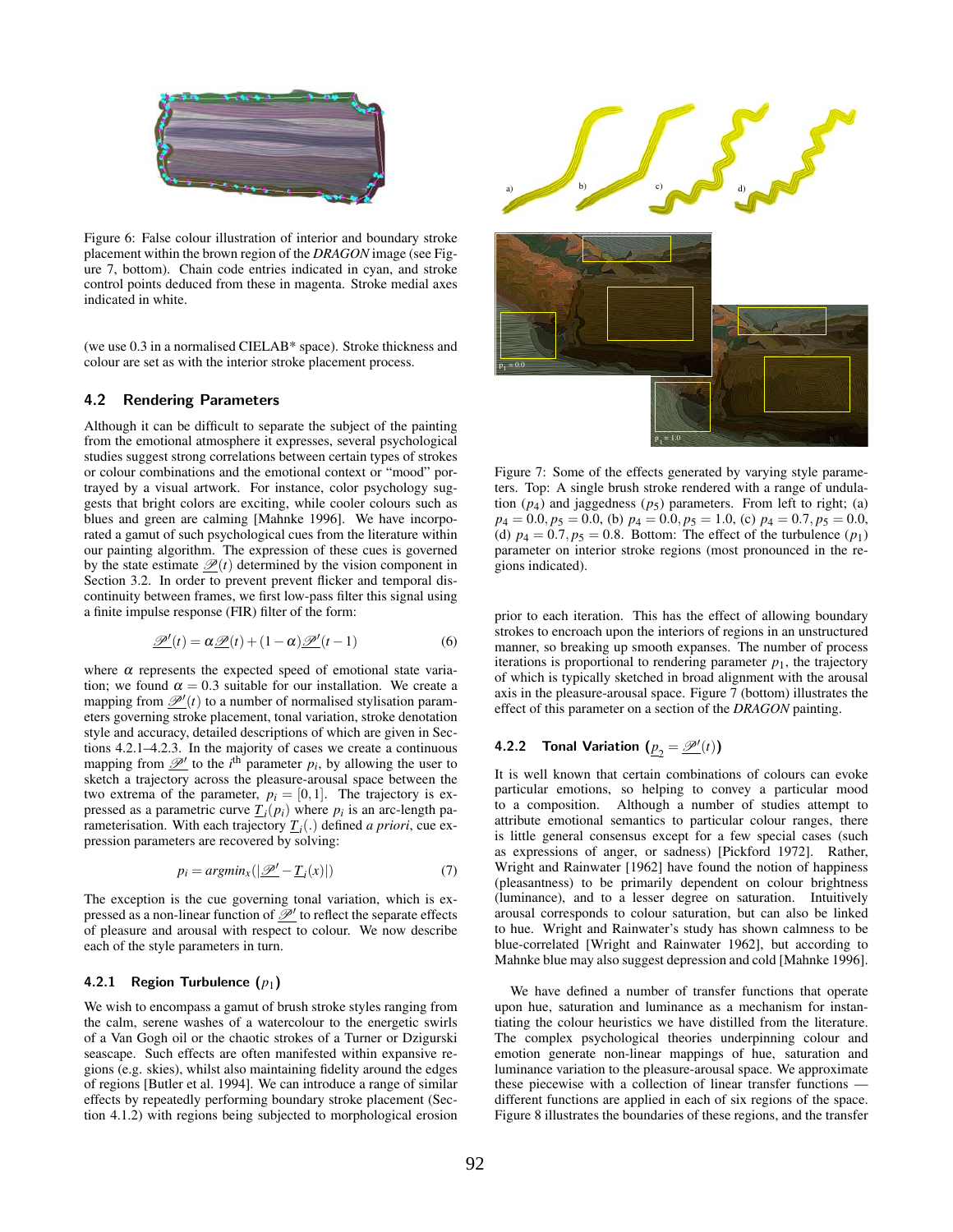functions used over the pleasure-arousal space. Functions  $G(x)$  and  $U(x)$  correspond to greying and un-greying (scaling saturation in proportion to *x*), while  $D(x)$  and  $L(x)$  correspond to lightening and darkening (scaling luminance in proportion to *x*). The operation of the latter function is capped for "boundary" brush strokes to prevent bleaching of fine detail. Care is taken in blending the constants of proportionality to prevent visible discontinuities near the boundaries defined over the pleasure-arousal space.

Functions  $T_1(x)$  and  $T_2(x)$ , indicated in Figure 8, are two special cases that encode hue variation consistent with aroused displeasure (anger) and apathetic displeasure (depression). Hue is manipulated via an RGB space transformation prior to saturation and luminance manipulations. In the former case  $T_1(x)$ , predominantly red colors are reddened and green (associated with calm) is reduced (in proportion to *x*). These effects combine with the saturation and luminance transformations already present to produce the combination of aroused reds and dismal darks that appear in psychological literature in association with anger. In the latter case  $T_2(x)$  we increase the blue in proportion to  $x$  to generate a monotonous shift into the blue spectrum, associated with sadness and calm. Colours are also desaturated and darkened in accordance with transformations already present in that quadrant of the space.

#### 4.2.3 Stroke Denotation Style  $(p_3 - p_5)$

Henver [1935] surveyed artists' use of line and found a correlation between denotation style and the emotional context conveyed to viewers by a drawing. Gently sloping curves were observed to depict serenity, laziness, or tender-sentimentality in a subject whereas harsh angles or jagged strokes depicted vigorousity, or power in a subject, expressing fury or agitation. These studies expanded upon earlier investigations into line style by [Poffenberger and Barrows 1924] and [Lundholm 1921] who observed impressions of agitation or unpleasantness to be conveyed by lines exhibiting discontinuities and angularities. Halper *et al* form similar conclusions in a recent observational study [Halper et al. 2003] of the affective nature of NPR, and similar visual cues remain common in contemporary comic-strip inking. In response, we have introduced two parameters to control stroke undulation  $(p_3)$  and jaggedness  $(p_4)$ . The former is typically sketched along the arousal axis, and the latter diagonally from the displeasure-aroused quadrant to the pleasure-sleep quadrant on Russell's emotional space.

When rendering a given stroke we create an arc-length parameterisation over the piecewise Catmull-Rom spline that smoothly interpolates stroke control points, which we write as  $P(s)$ . To introduce stroke jaggedness we create a further, linear interpolation over the control points  $L(s)$  using the same arc-length parameterisation. We now form a new stroke plotting function  $Q(s)$  by combining these functions:

$$
\underline{Q}(s) = (1 - p_4)\underline{P}(s) + p_4\underline{L}(s)
$$
\n(8)

We introduce undulations into the stroke by translating each point on the stroke curve  $\underline{P}'(s)$  along its normal, according to a periodic function  $Q(s)$ . The frequency and amplitude of this function are proportional to  $p_3$ , but are randomly perturbed to avoid introducing regularity into the painting. To maintain the desired jaggedness of the stroke, this function is a weighted sum of a smooth and discontinuous periodic signals  $Q_P(s)$  and  $Q_L(s)$ ; in our case sine and triangular waves respectively:

$$
\underline{Q}(s) = (1 - p_4)(\underline{P}(s) + \underline{O_P}(s, p_3)) + p_4(\underline{L}(s) + \underline{O_L}(s, p_3))
$$
(9)

We have also introduced a further parameter  $(p_5)$  to dampen the effects of undulation  $(p_3)$  on interior strokes, which can often lead to



Figure 8: Schematic illustrating the various colour transformations performed within regions of the pleasure-arousal space. False colour is used here to represent intensity of particular colour transfer function and is not related to colour changes manifested in paintings. Functions  $G$ ,  $U$ ,  $L$ ,  $D$ ,  $T_1$  and  $T_2$  are defined in Section 4.2.2.

highly chaotic stroke placements in the backgrounds of paintings. We have found that this parameter's mapping can be sketched either in parallel with the arousal axis, or on the diagonal between the pleasure-aroused and displeasure-sleep quadrants, depending on user preference.

#### 4.3 Rendering Process

To enable real-time rendering, computation of the band-pass segmentation and stroke placements is performed as a pre-processing step during system initialisation. During the interactive phase of execution, the stroke list need only been rendered and stroke attributes modulated in accordance with parameters  $p_1$ . 5. Strokes are then textured and bump-mapped using standard graphics hardware to give an oil painted appearance [Hertzmann 2002]. Unfortunately parameter  $p_1$  alters the number of strokes in the painting, so introducing complications under this optimization. Real-time operation can be maintained by quantising the range of  $p_1$  and labelling portions of the stroke list as visible only in particular discrete intervals of  $p_1$ . The requirement for a stochastic process to drive some aspects of painting (for example stroke undulation) could introduce temporal incoherence as parameters vary over time. We avoid this by assigning unique identifiers to each stroke on creation. These numbers are used to seed the pseudo-random number generator before plotting each stroke, so ensuring a reproducible but seemingly "random" series of perturbations for each stroke. Because we introduce artifacts such as jaggedness and undulation at the stroke rendering stage (rather than by adding additional control points to the stroke), we need only maintain a static stroke list for rendering — this improves both real-time performance and also temporal coherence of the painting.

#### 5 Results and Discussion

We have described an interactive system for creating "empathic paintings" the styles of which react in real time to reflect the perceived emotional state of the viewer. The system comprises a computer vision component for expression recognition, and a computer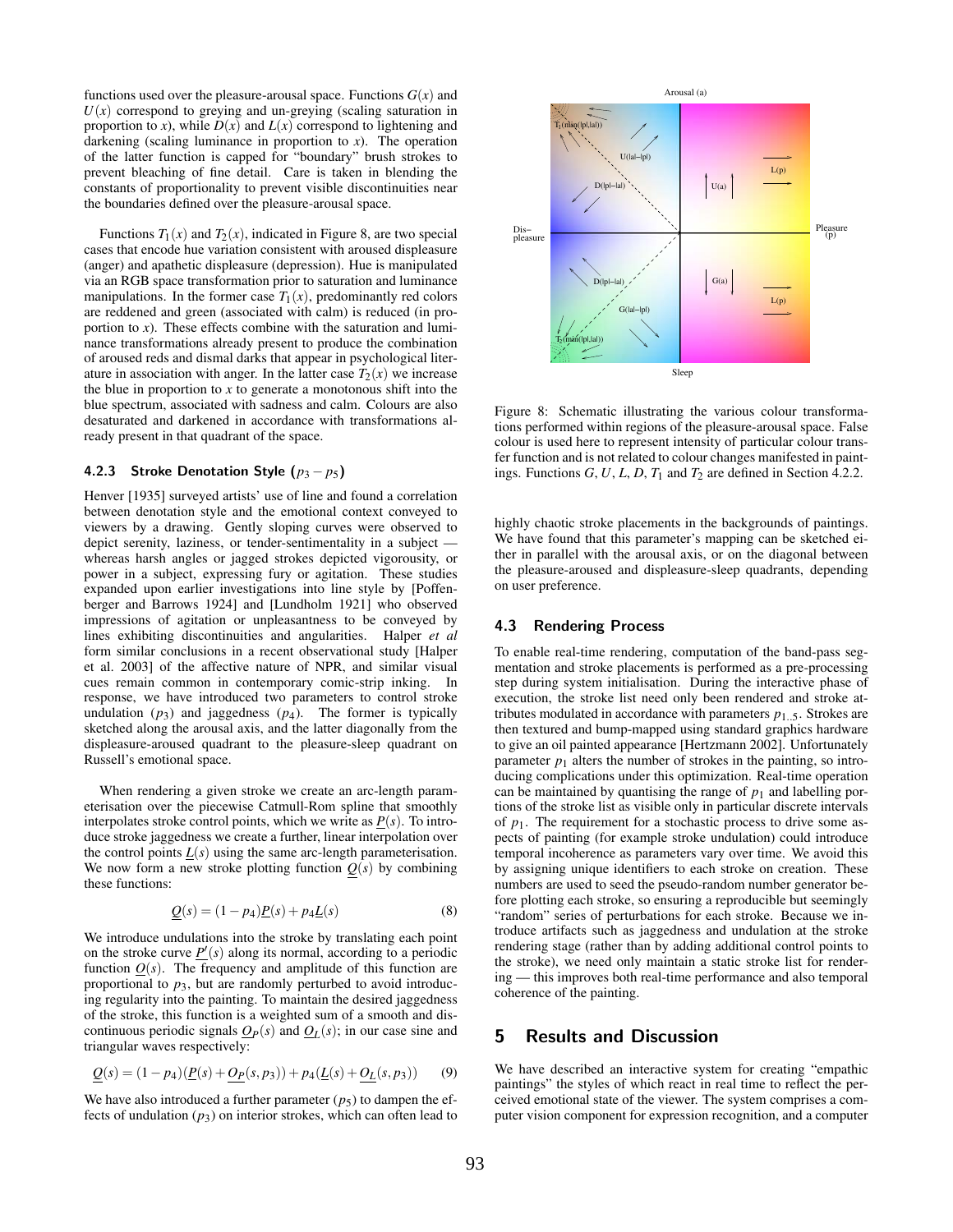

Figure 9: Still frames demonstrating typical operation of the "empathic painting" using the *DRAGON* photograph (Figure 10). Three different facial expressions from top to bottom depicting anger, sadness/despair and jubilation. The measured coordinates in Russell pleasure-arousal state space (centre), arrows indicate trajectory over the previous 10 frames. The resulting painterly renderings (right). Note these paintings have been gamma corrected for printing — high resolution originals are available at http://www.cs.bath.ac.uk/∼vision/empaint.

graphics component to visualise the estimated emotional state of the viewer through a non-photorealistic painterly rendering algorithm. We have implemented the system on a standard Pentium 4 2.8GHz machine, with NVidia GeForce 6600 graphics accelerator. Painting initialisation took approximately 30 seconds, and by leveraging commonly available libraries (OpenGL, OpenCV) a maximum frame rate of four frames per second was achieved during interaction. Similar frame rates were found suitable for painterly interaction in [Hertzmann and Perlin 2000].

Figure 9 shows a gallery of facial expressions, the perceived emotional state in Russell's pleasure-arousal space, and the corresponding painterly rendering generated from the *DRAGON* image (Figure 10, top-left). The user is expressing anger in Figure 9 (top), corresponding to high displeasure and moderately high arousal. The painterly output mirrors this through a general red-shift and luminance reduction of colours used in the rendering. Strokes become moderately undulated, and noticeably jagged and chaotic. Rendering parameters were set at  $p_{\{1..5\}} = [0.64, (-0.86, 0.73), 0.62, 0.85, 0.58]$ . In Figure 9 (centre) the user expresses sadness or despair, reflected in high displeasure and neutral to negative arousal; falling within the third quadrant of the emotional space. The presence of user state in the third quad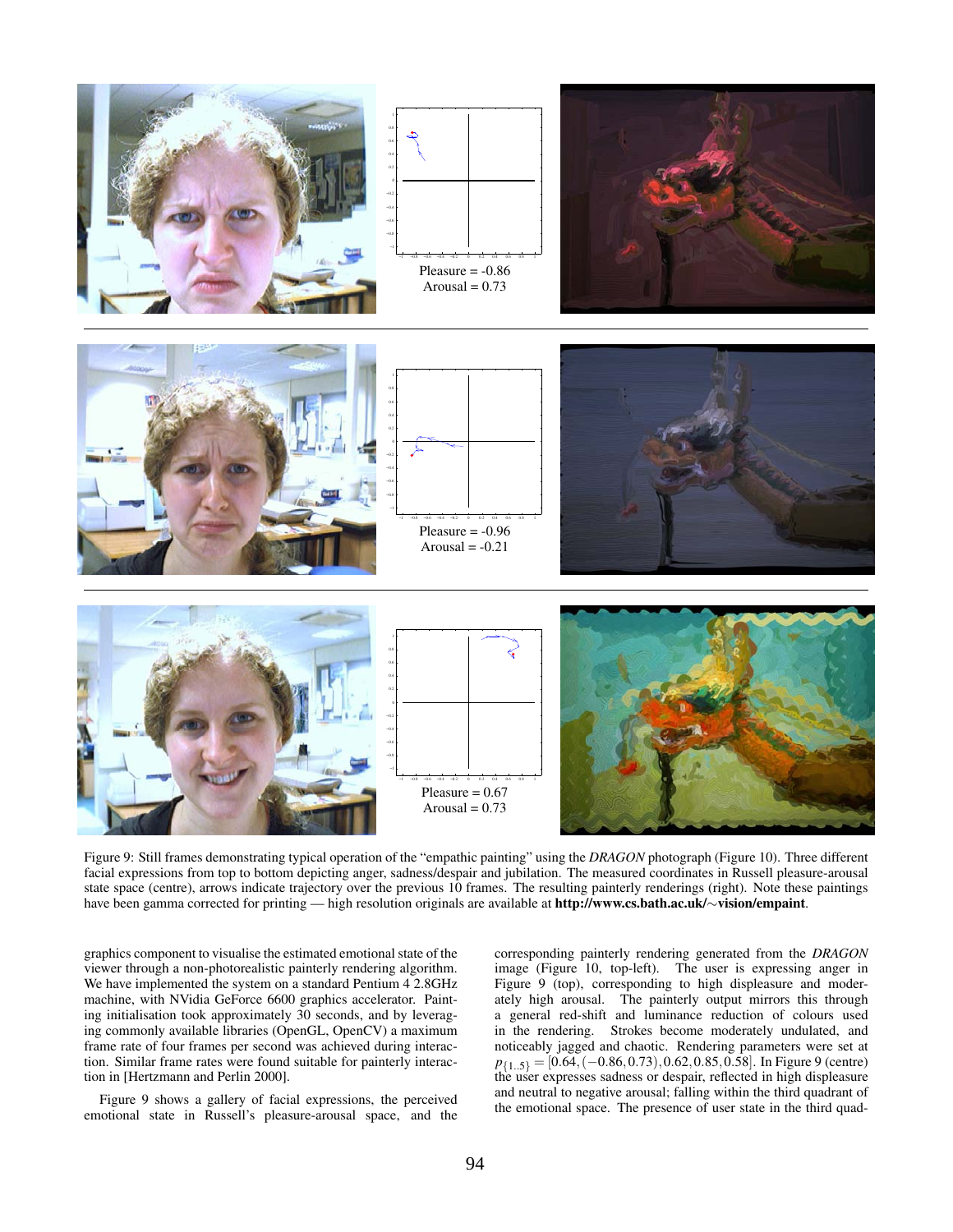rant generates a colour shift towards the calmer blues and greens, with low arousal also manifesting itself through both low saturation and stroke undulation, as well as a much calmer, less chaotic background. As with anger, the high displeasure score has generated a general darkening of the image. Rendering parameters were set at  $p_{\{1,5\}} = [0.33, (-0.96, -0.22), 0.31, 0.52, 0.24]$ . In Figure 9 (bottom) we give an example of a cheerful, jubilant expression corresponding to moderately high scores on both arousal and pleasure axes. In this example we see highly agitated and chaotic stroke placement, again reflecting high arousal scores. This output is slightly over-agitated for the current emotional state (indicated by the red circle on the plot), and this can be attributed to recent historical states expressing much higher arousal (indicated by blue vector trail) — the FIR filter imposed smoothing constraints on the NPR style parameters, in this case introducing a short lag to mitigate against temporal incoherence in the animation (this trade-off is controlled by parameter  $\alpha$ , see Section 4.2). The cheerful, vivid colour selection is a result of the combination of high pleasure and arousal values within the first quadrant. Rendering parameters were set at  $p_{\{1..5\}} = [0.87, (0.67, 0.73), 0.85, 0.47, 0.91]$ . A "control" painting, generated from a neutral expression state ( $\mathscr{P} \approx (0,0)$ ) is shown in Figure 10.

For the purposes of evaluation we deployed our empathic painting system in a live installation, allowing users to experiment with our interaction method and explore the gamut of painterly styles available. User feedback was broadly positive, both in terms of painting aesthetics and method of interaction. In particular users felt engaged with the system, remarking on the intuitive nature of the interface and that they felt able to easily control the style of the painting to produce their desired results. To attempt to quantify this notion of intuitiveness, a small group of users were taken aside and presented with a series of sliders corresponding to rendering parameters  $p_{\{1..6\}}$  and, following instruction on their operation, asked to generate paintings exhibiting particular a emotional atmosphere — for example, a cheerful, energetic painting. Whilst users of the standard system were able to produce such a result in one or two seconds, the same users manipulating the sliders were observed to revert to several cycles of trial and error experimentation; often taking between twenty to thirty seconds to produce paintings of similar style. However we note that the configuration space of the painting was less constrained when using the sliders.

We believe there are a number of interesting avenues for building upon this experimental system. Certainly flexibility of the computer vision and graphics components could be improved. Facial expression recognition is currently trained on the features of a single user, and accuracy varies greatly between participants (most notably with age, and to a lesser extent gender). This often requires recalibration between users to obtain acceptable results. Likewise the graphics component relies on a series of subjective mappings between the emotional space and the style parameters of the painterly algorithm. We have found that the mappings specified in Section 4.2 are appropriate for the majority of users, however one might imagine a scenario where the user would prefer to see a cheerful painting produced in response to a despondent input expression. These mappings might also require modification to take into account cross-cultural variation in the way visual cues are used to depict emotional state; such variation would require reconfiguration of the trajectories suggested in Sections 4.2.1–4.2.3.

We have recently experimented with the addition of a parameter controlling stroke colour jitter (aligned to the arousal axis) to produce paintings in a more abstract style, and also experimented



Figure 10: Control data. The source *DRAGON* image (top-left) used to generate paintings in the gallery of Figure 9. A neutral expression corresponding to approximately  $\mathscr{P} \approx (0,0)$  in the Russell space (top-right) and the resulting neutral painting (bottom).

with alternative stroke textures (Figure 11). In future work we hope to explore more rigorously the extension of our system to alternative artistic genres such as pen-and-ink or watercolour. However we do not believe such enhancements necessary to demonstrate that conceptually higher-level parameterisation of NPR algorithms can play a valuable role in intuitive user control of artistic renderings. We look forward to further experimentation in the design of novel user-interaction methods for NPR.

A video of the system's operation is available at http://www.cs.bath.ac.uk/∼vision/empaint.

### Acknowledgements

We are grateful to Emmanuel Tanguy and Joanna Bryson for early discussions. This work was supported by an EPSRC/VVG Network summer bursary (GR/T06032/01) and in part by NSF grant IIS-0208876.

## **References**

- BLACK, M. J., AND YACOOB, Y. 1997. Recognizing facial expressions in image sequences using local parameterized models of image motion. *Intl. Journal of Comp. Vision (IJCV) 25*, 1, 23–48.
- BUCK, I., FINKELSTEIN, A., JACOBS, C., KLEIN, A., SALESIN, D. H., SEIMS, J., SZELISKI, R., AND TOYAMA, K. 2000. Performance-driven hand-drawn animation. In *Proc. ACM NPAR*, 101–018.
- BUTLER, A., CLEAVE, C. V., AND STIRLING, S. 1994. *The Art Book*. The Phaidon Press. ISBN: 0714829846.
- CHAU, M., AND BETKE, M. 2005. Real time eye tracking and blink detection with USB cameras. Tech. Rep. 2005-12, Boston University Computer Science.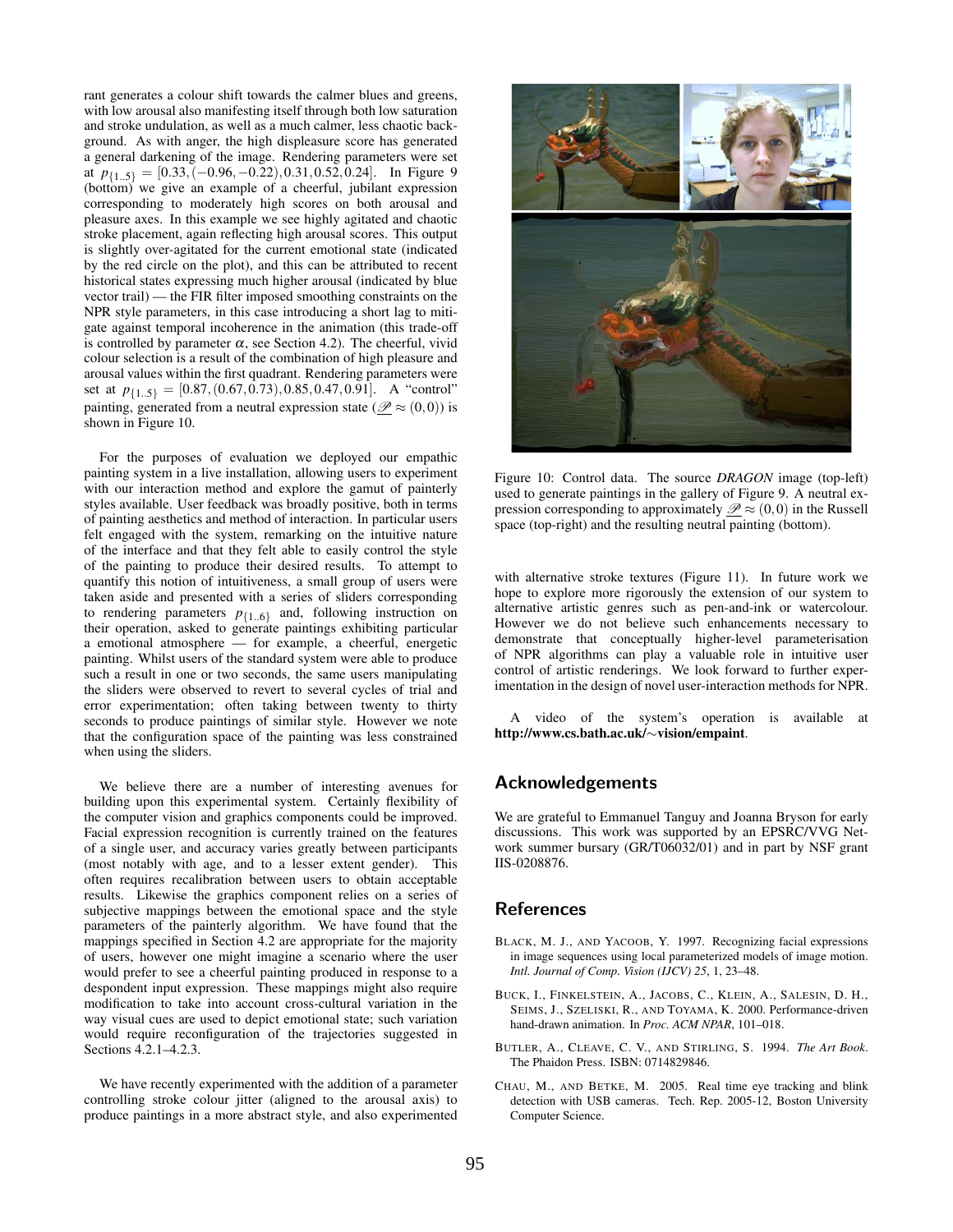

Figure 11: Experiments in style diversification. Introducing a new colour jitter parameter encompasses abstract painting styles (topleft), and substitution of stroke bump map texture (top-right) produces output reminiscient of child-like crayon renderings (bottom).

- CHRISTOUDIAS, C., GEORGESCU, B., AND MEER, P. 2002. Synergism in low level vision. In 16<sup>th</sup> *Intl. Conf. on Pattern Recognition (ICPR)*, vol. 4, 150–155.
- COLLOMOSSE, J. P., AND HALL, P. M. 2005. Genetic paint: A search for salient paintings. In *Proc. EvoMUSART (at EuroGP), Springer LNCS*, vol. 3449, 437–447.
- COLLOMOSSE, J. P., ROWNTREE, D., AND HALL, P. M. 2005. Stroke surfaces: Temporally coherent artistic animations from video. *IEEE Transactions on Visualization and Comp. Graphics 11*, 5 (Sept.), 540–549.
- DECARLO, D., AND SANTELLA, A. 2002. Abstracted painterly renderings using eye-tracking data. In *Proc. ACM SIGGRAPH*, 769–776.
- DUKE, D., BARNARD, P., HALPER, N., AND MELLIN, M. 2003. Rendering and affect. In *Proc. Eurographics*, 359–368.
- EKMAN, P., AND FRIESEN, W. 1978. *Facial Action Coding System: A Technique for the Measurement of Facial Movement*. Consulting Psychologists Press, Palo Alto, CA.
- GOOCH, B., COOMBE, G., AND SHIRLEY, P. 2002. Artistic vision: Painterly rendering using computer vision techniques. In *Proc.* 2<sup>nd</sup> ACM *Sympos. on NPAR*, 83–90.
- HAEBERLI, P. 1990. Paint by numbers: abstract image representations. In *Proc. ACM SIGGRAPH*, vol. 4, 207–214.
- HAGGERTY, M. 1991. Almost automatic computer painting. *IEEE Computer Graphics and Applications 11*, 6 (Nov.), 11–12.
- HALPER, N., MELLIN, M., HERRMANN, C. S., LINNEWEBER, V., AND STROTHOTTE, T. 2003. Towards an understanding of the psychology of non-photorealistic rendering. In *Proc. Workshop on Computational Visualistics*, 67–78.
- HAYS, J., AND ESSA, I. 2004. Image and video based painterly animation. In *Proc.* 3 rd *ACM Sympos. on NPAR*, 113–120.
- HENVER, K. 1935. Experimental studies of the affective value of colors and lines. *Journal of Applied Psychology*, 385–398.
- HERTZMANN, A., AND PERLIN, K. 2000. Painterly rendering for video and interaction. In *Proc.* 1<sup>st</sup> ACM Sympos. on NPAR, 7-12.
- HERTZMANN, A., JACOBS, C., OLIVER, N., CURLESS, B., AND SALESIN, D. H. 2001. Image analogies. In *Proc. ACM SIGRGAPH*, 327–340.
- HERTZMANN, A. 1998. Painterly rendering with curved brush strokes of multiple sizes. In *Proc. ACM SIGGRAPH*, 453–460.
- HERTZMANN, A. 2001. Paint by relaxation. In *Proc. Computer Graphics Intl. (CGI)*, 47–54.
- HERTZMANN, A. 2002. Fast paint texture. In *Proc.* 2 nd *ACM Sympos. on NPAR*, 91–96.
- KOLLIOPOULOS, A. 2005. *Image segmentation for stylized nonphotorealistic rendering and animation*. Master's thesis, Univ. Toronto.
- KOVACS, L., AND SZIRANYI, T. 2002. Creating video animations combining stochastic paintbrush transformation and motion detection. In *Proc.* 16th *Intl. Conference on Pattern Recognition (ICPR)*, vol. II, 1090–1093.
- LI, Y., YU, F., XU, Y.-Q., CHANG, E., AND SHUM, H.-Y. 2001. Speechdriven cartoon animation with emotion. In *Proc. ACM Intl. Multimedia Conf.*, 365–371.
- LITWINOWICZ, P. 1997. Processing images and video for an impressionist effect. In *Proc. ACM SIGGRAPH*, 407–414.
- LUNDHOLM, H. 1921. The affective tone of lines: experimental researches. *The Psychological Review 28*, 60.
- MAHNKE, F. 1996. *Color, Environment, and Human Response*. Van Nostrand Reinhold.
- PENTLAND, A., MOGHADDAM, B., AND STARNER, T. 1994. View-based and modular eigenspaces for face recognition. In *Proc. Intl. Conf. on Comp. Vision and Pattern Recognition*.
- PICKFORD, R. W. 1972. *Psychology and Visual Aesthetics*.
- PLUTCHIK, R. 1980. A general psychoevolutionary theory of emotion. In *Emotion: Theory, research, and experience*, R. Plutchik and H. Kellerman, Eds. Academic press, Inc, 3–33.
- POFFENBERGER, A. T., AND BARROWS, B. E. 1924. The feeling value of lines. *Journal of Applied Psychology 8*, 187–205.
- RUSSEL, J. A., AND FERNÁNDEZ-DOLS, J. M. 1997. *The Psychology of Facial Expression*. Cambridge University Press.
- RUSSELL, J. A. 1997. Reading emotion from and into faces: Resurrecting a dimensional-contextual perspective. In Russel and Fernández-Dols [Russel and Fernández-Dols 1997], 295-320.
- SANTELLA, A., AND DECARLO, D. 2004. Visual interest and NPR: an evaluation and manifesto. In *Proc.* 3 rd *ACM Sympos. on NPAR*, 71–78.
- SHIRAISHI, M., AND YAMAGUCHI, Y. 2000. An algorithm for automatic painterly rendering based on local source image approximation. In *Proc.* 1 st *ACM Sympos. on NPAR*, 53–58.
- SMITH, C., AND SCOTT, H. 1997. A componential approach to the meaning of facial expression. In *The Psychology of Facial Expression*, J. A. Russel and J. M. Fernández-Dols, Eds. Cambridge, 232-249.
- TIAN, Y., KANADE, T., AND COHN, J. 2001. Recognizing action units for facial expression analysis. In *IEEE Transactions on Pattern Analysis and Machine Intelligence (TPAMI)*, 97–115.
- TREAVETT, S., AND CHEN, M. 1997. Statistical techniques for the automated synthesis of non-photorealistic images. In *Proc.* 15<sup>th</sup> *Eurographics UK Conference*, 201–210.
- VIOLA, P., AND JONES, M. 2001. Rapid object detection using a boosted cascade of simple features. In *Proc. Comp. Vision and Pattern Recognition (CVPR)*, vol. 1, 511–5128.
- WANG, J., XU, Y., SHUM, H.-Y., AND COHEN, M. 2004. Video tooning. In *Proc. ACM SIGGRAPH*, 574–583.
- WRIGHT, B., AND RAINWATER, L. 1962. The meaning of colour. *Journal of General Psychology 67*, 89–99.